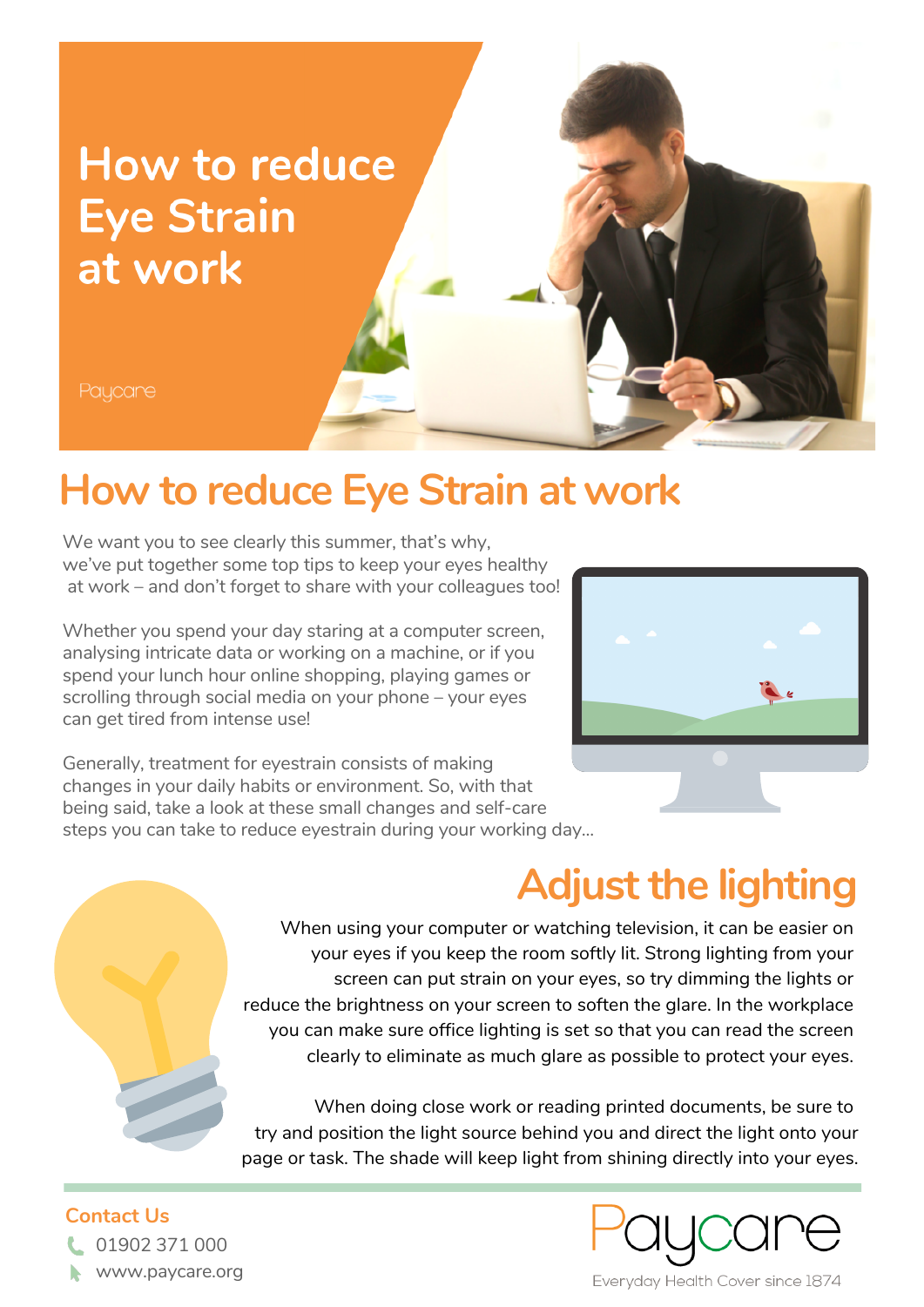## **Limit screen time**

Many of us love to scroll through social media, news articles or the latest online sale every now and then, but on average we spend a whopping 3 hours and 15 minutes a day on our phones – scary, right? It's important that we spend time away from our screens – whether it's a quick break to make a drink, taking a short walk at lunchtime or chatting to colleagues for a few minutes rather than sending another email – every little helps!

It's important to consider how this affects our children too – in this digital world our children are spending more time viewing screens than ever before and they may not make the connection between extended viewing, eyestrain and the need to rest their eyes regularly, so it's important to ensure they have the right balance too!

## **Choose the right eye-wear for you**

If you need glasses or contact lenses and work at a computer, you can consider investing in glasses or contact lenses with a special anti-glare coating or coloured tint. Why not ask your optometrist about lens coatings and tints that are suitable for you?

Even better, as a Paycare Policyholder, you could be eligible to claim back the cost of this treatment with your Paycare Plan up to the annual limit. Win-win!

# **Blink often to refresh your eyes**

Many people blink less than usual when working at a computer or other screen – whether it's concentrating on an excel spreadsheet, watching a tutorial, or doing some design work all this can contribute to dry eyes.

Blinking produces tears that moisten and refresh your eyes – so try to make a habit of blinking more often when looking at your monitor!

## **Take regular eye breaks**

It's important to give your eyes a rest by taking regular breaks throughout the day. A great way to make this a habit is by trying the 20-20-20 rule: Every 20 minutes, look at something 20 feet away for at least 20 seconds.

This can be done very simply from your desk or workstation by looking beyond your screen and relaxing your eyes for a few moments. If you can feel your eyes getting tired, or your vision becoming slightly blurry after prolonged screen use you can get up from your chair and stretch your legs for a few minutes – a good excuse for getting a few extra steps in too!

### **Contact Us**





Everyday Health Cover since 1874

01902 371 000 www.paycare.org